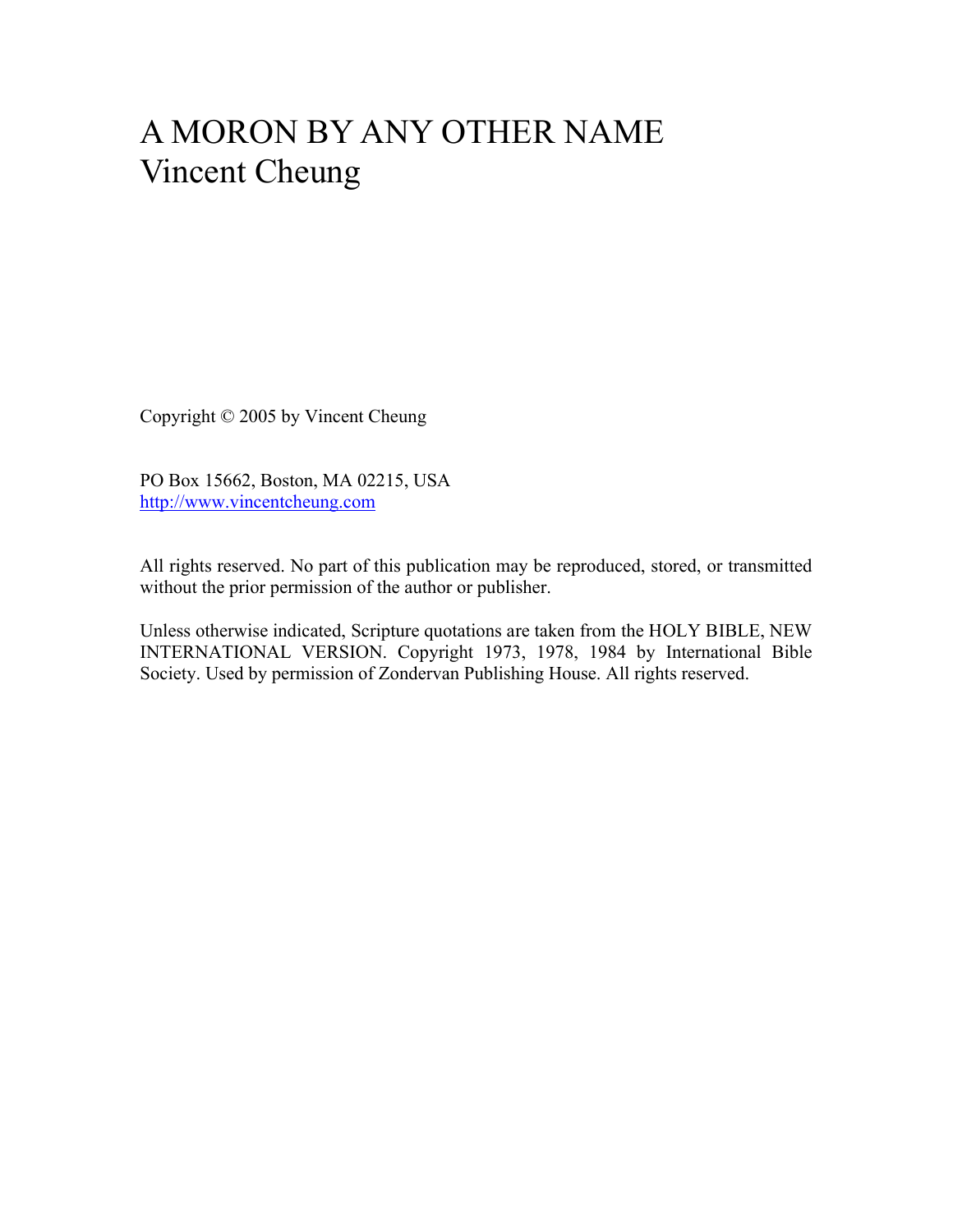# **CONTENTS**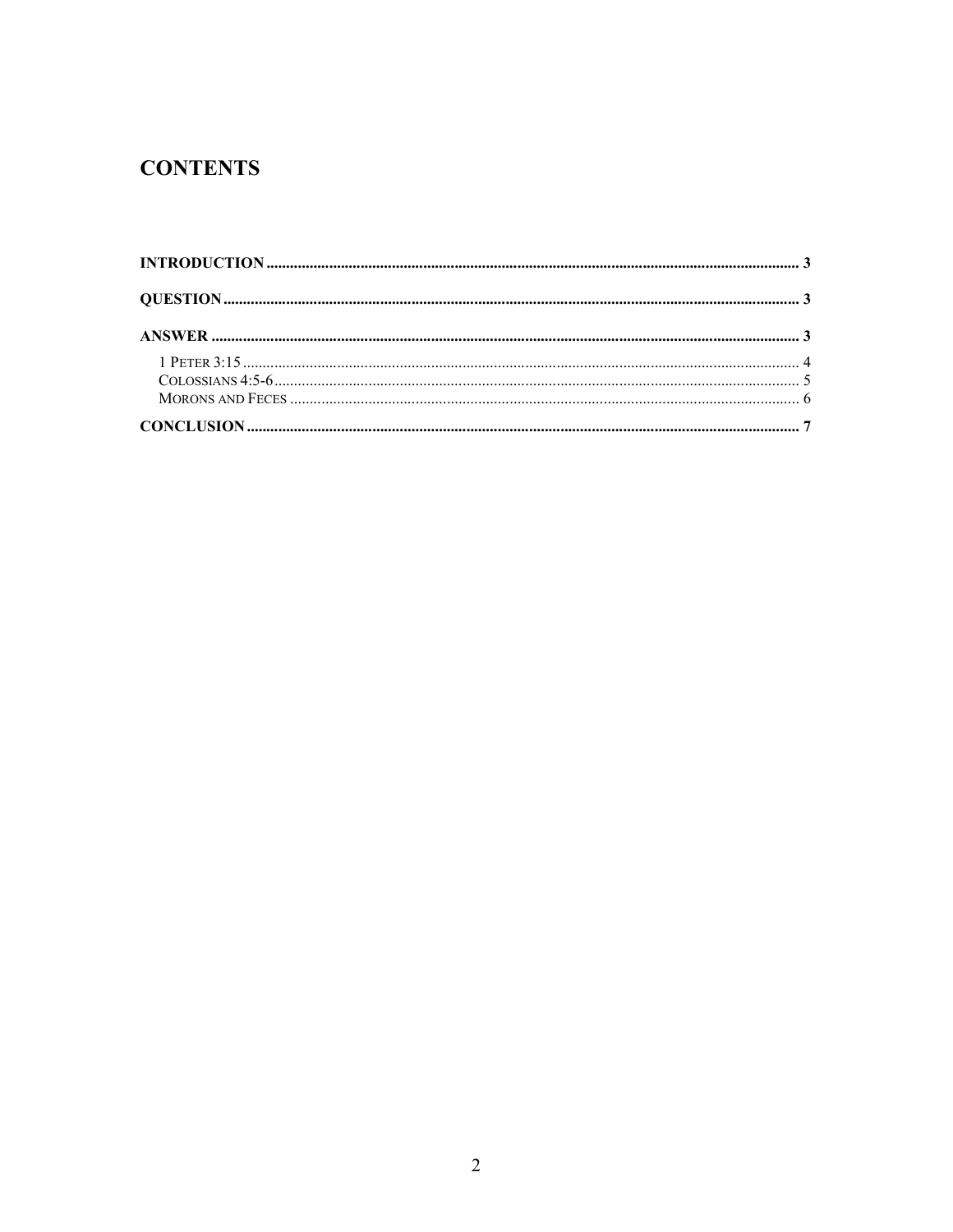#### **INTRODUCTION**

Someone recently wrote me and asked about the harsh language that I sometimes use when referring to non-Christians. Specifically, he questions the propriety of addressing the unbeliever with biblical invectives. Although I have already addressed this topic in several places in my writings, I thought that it would be helpful to share my answer to this inquirer with my readers.

Since my purpose is to aid understanding and not to preserve the question and answer in their original form, I have edited the question and expanded the answer.<sup>1</sup> The question serves to provide a context with which the answer can interact. And since the question and answer are no longer in their original form, note that the "you" in the answer portion no longer addresses the original inquirer.

## **QUESTION**

*I have read a few of your works and I have to say, I had never really considered apologetics and the mind of Christ in that manner – that the "wisdom" of unbelievers is utterly moronic and foolish, and completely irrational. I totally agree with all your conclusions.*

*However, is it the best thing to tell them this, with words like "moron," "intellectual feces," and so forth? I want to understand how you interpret 1 Peter 3:15 and Colossians 4:5-6 in light of the way you debate non-believers.*

## **ANSWER**

First, we should consider whether the descriptions are biblical. You say that you already agree with me on this, so I do not need to spend time establishing it here, although I will still give some attention to several specific words below.

Then, your question becomes whether we should *tell* the unbelievers what the Bible says about them. But the more appropriate question is whether we have any biblical justification to say that we must *hide* certain truths from the unbelievers. My position is that rather than hiding any biblical truth from the unbelievers, we should thoroughly disclose, expound, and *apply* to them all that the Scripture teaches.

Consider the prophets, the apostles, and Christ himself. They all used very strong and even scathing words to criticize hardened sinners. Probably the only counter-argument

 $\overline{a}$  $<sup>1</sup>$  Nevertheless, the answer does not represent a complete biblical exposition on the topic. For more</sup> information, see Vincent Cheung, *Systematic Theology*, *Ultimate Questions*, *Presuppositional*

*Confrontations*, *Apologetics in Conversation*, *Commentary on Ephesians*, and "Professional Morons"; Douglas Wilson, *The Serrated Edge: A Brief Defense of Biblical Satire and Trinitarian Skylarking* (Canon Press, 2003); Robert A. Morey, "And God Mocked Them" (audio); and James E. Adams, *War Psalms of the Prince of Peace: Lessons From the Imprecatory Psalms* (Presbyterian and Reformed Publishing Company, 1991).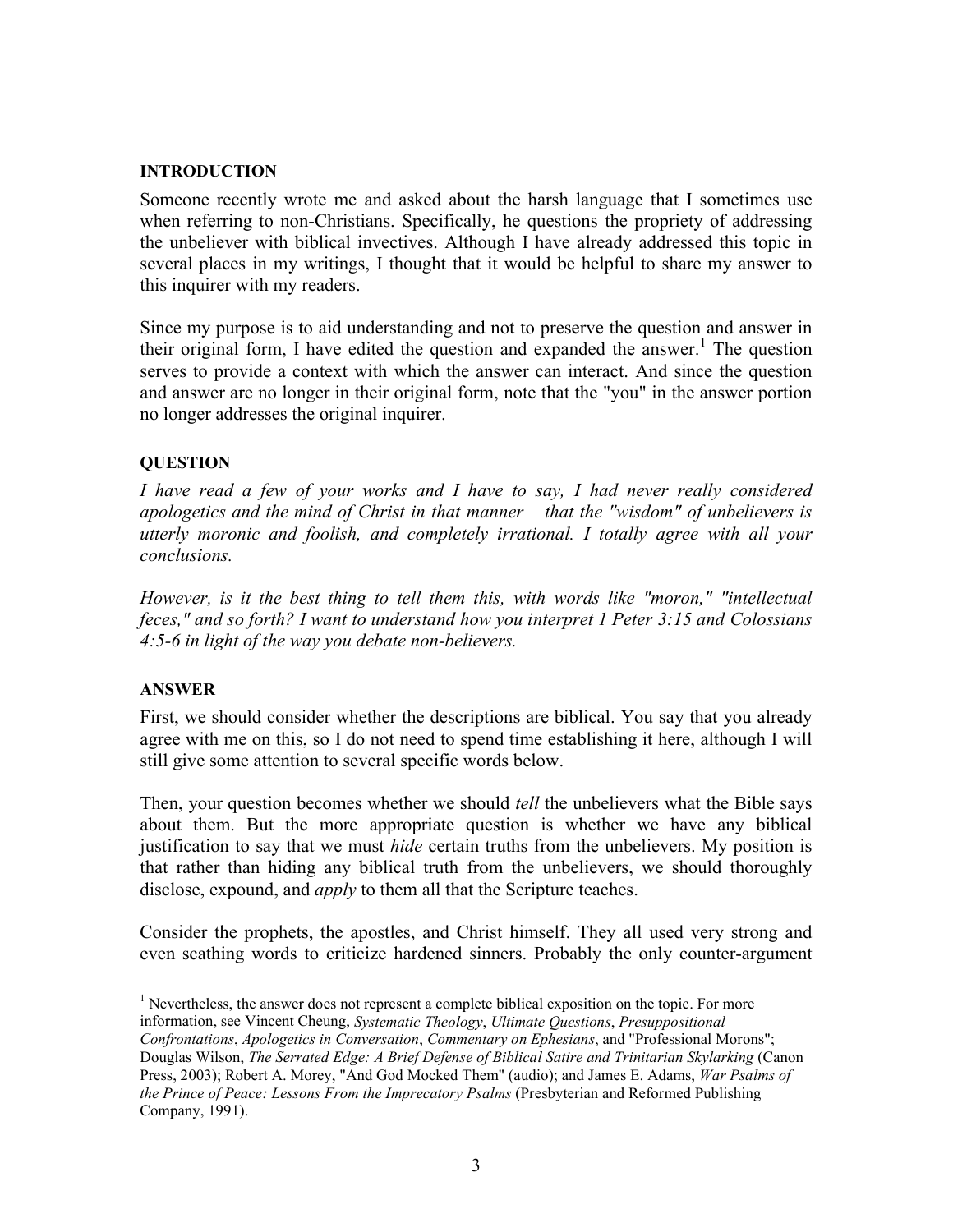that I have heard on this point is that they were the infallible *exceptions*. Well! This is certainly convenient. But why were they the exceptions in *this* area? Why does it require infallibility to use harsh words? And why were they the exceptions only when it comes to using harsh words and not when it comes to using kind words? No, I refuse to accept mere opinion or speculation on this, but I demand a biblical, exegetical response.

Their principle seems to be that whenever you find certain things in the Bible that you do not approve, or that you do not want to practice, just call them "exceptions." The blatantly anti-Christian element in their use of Scripture is that, not only do they say that the prophets, the apostles, and Christ were the exceptions in the sense that I have no right to *originate* these invectives, but that I do not even have the right to *apply* or *repeat* the same invectives that they used to the same type of people to whom they used them.

# **1 Peter 3:15**

 $\overline{a}$ 

Of course, 1 Peter 3:15 is frequently used to assert that we must be "nice" when doing apologetics. The verse says, "But in your hearts set apart Christ as Lord. Always be prepared to give an answer to everyone who asks you to give the reason for the hope that you have. But do this *with gentleness and respect*…." But what does it mean to do apologetics with "gentleness and respect"? Does it mean what the *unbelievers* tell us it means? Does it mean to be non-offensive, non-confrontational, non-threatening, and to be soft-spoken and sheepish? Or is it *infallibly* explained and demonstrated by the words and examples of the prophets, the apostles, and Christ himself? We should not assume that the apostle is referring to what the *unbelievers* consider to be gentleness and respect; rather, we must pay close attention to the context of the verse.

The context of this verse is mainly about Christians who are facing persecution and interrogation *from the authorities* (government officials, masters, etc.); it does *not* directly address public preaching or ordinary discourse among peers. Matthew Henry writes that the verse is referring to "the fear *of God*" and "reverence to *our superiors*."2

Indeed, when we read the Acts of the Apostles, we see that the disciples were *usually* more polite when defending themselves before government officials. Even then, Jesus called Herod "that fox" (Luke 13:32). There is a more detailed example from Paul in Acts  $23:$ 

(3) Then Paul said to him, "God will strike you, you whitewashed wall! You sit there to judge me according to the law, yet you yourself violate the law by commanding that I be struck!" (4) Those who were standing near Paul said, "You dare to insult God's high priest?" (5) Paul replied, "Brothers, I did not realize that he was the high

priest; for it is written: 'Do not speak evil about the ruler of your people.'"

<sup>2</sup> Matthew Henry, *Matthew Henry's Commentary on the Whole Bible* (Hendrickson Publishers, Inc., 1991).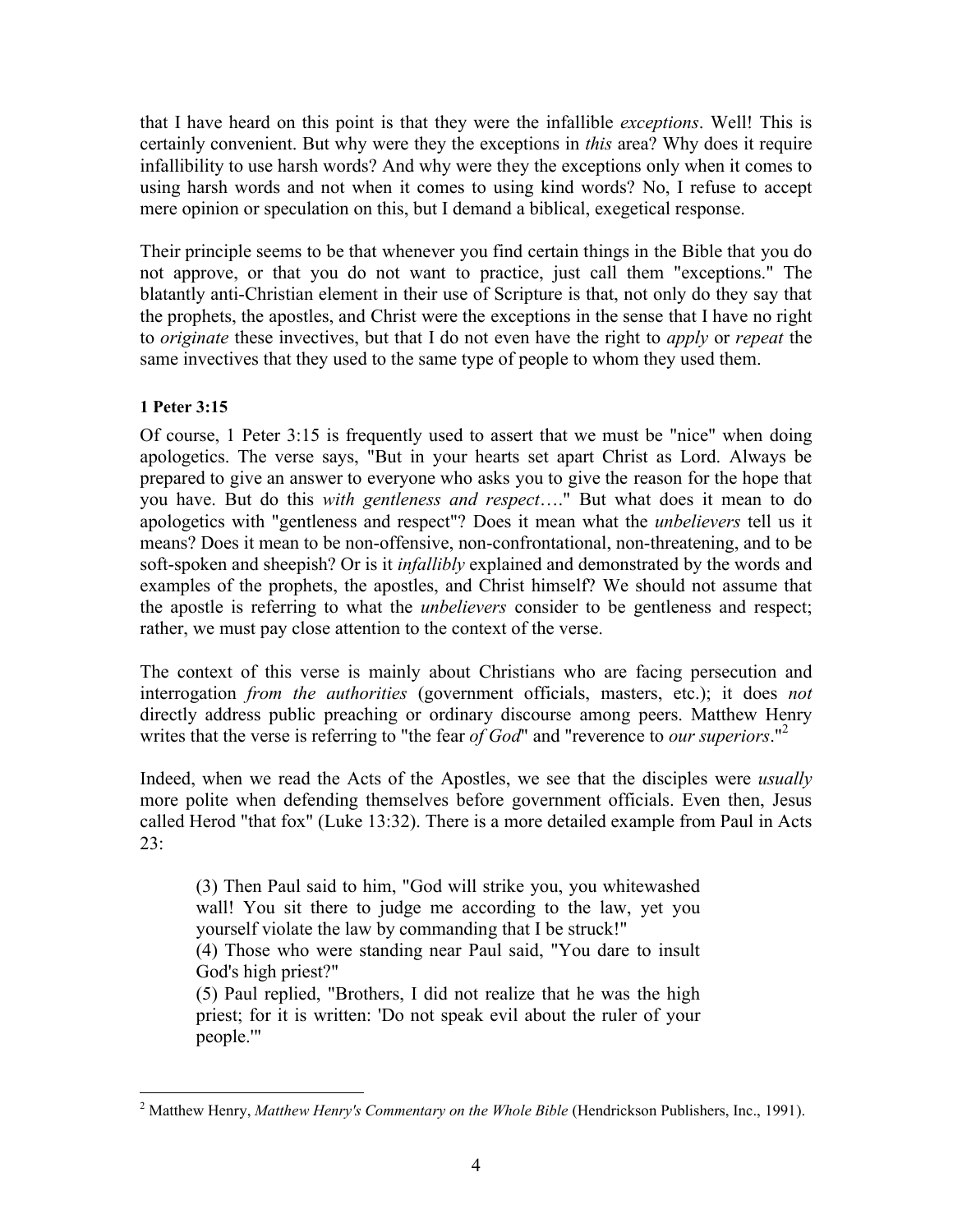Note that Paul said, "God will strike you" and "you whitewashed wall." He essentially cursed the person in the name of God and called him a hypocrite and law-breaker to his face. But then, in relation to what I said about the context of 1 Peter 3:15, when Paul discovered that he was speaking to the high priest, he implied that he would not have said what he said if he had known (v. 5).

Thus, verse 3 illustrates that my approach to the unbelievers is similar to Paul's, and verses 4-5 illustrate that my understanding of 1 Peter 3:15 makes Peter and Paul consistent. The way my critics and many other believers distort 1 Peter 3:15 would make Peter condemn Paul on verse 3, unless Paul is somehow an "exception," and thus excused from obeying 1 Peter 3:15. On the other hand, my understanding of 1 Peter 3:15 means that Paul did not necessarily contradict 1 Peter 3:15 in verse 3 (since he did not know that he was speaking to the high priest), and he even indicated his agreement with 1 Peter 3:15 in verses 4 and 5.

Now, I am guessing that my critics would disapprove if I am the one saying something like what Paul said in verse 3. Yet, here it is – Paul did it himself. But of course, Paul was the exception, right? But the exception to what? The exception to "gentleness and respect"? If my critics were to use 1 Peter 3:15 against me, and then call the prophets, the apostles, and Christ the exceptions, then they must also affirm that the prophets, the apostles, and Christ himself were exceptions *to gentleness and respect* in numerous instances, and that in those cases, they showed *no gentleness* and *no respect*.

## **Colossians 4:5-6**

As for Colossians 4:5-6, there is nothing about these verses that contradicts my approach. The verses read as follows: "*Be wise* in the way you act toward outsiders; make the most of every opportunity. Let your conversation be always *full of grace*, *seasoned with salt*, so that you may know how to answer everyone."

My critics falsely apply these verses against my approach. They assume that to use invectives against unbelievers is to not act wisely toward outsiders, and to speak without grace and without salt. But what is the "wisdom" referred to here? What is "grace" and what is "salt"? Why do these things mean what my critics say they mean – that is, to be "nice," soft-spoken, polite, non-insulting, non-offensive, non-critical, and so forth? What does the Bible mean by these words, and in this context?

Matthew Henry writes, "Grace is the salt which seasons our discourse, makes it savoury, and *keeps it from corrupting*."<sup>3</sup> He seems to think that the passage is emphasizing the moral quality or the purity of our conversation, even if other things are implied. So rather than just assuming that Paul is here saying what they want him to say, my critics should offer at least a basic exegetical argument before making accusations.

In any case, if the instruction to "be wise" and to speak with "grace" and "salt" contradicts my approach, then it also contradicts the prophets, the apostles, and Christ

 $\overline{a}$  $3$  Ibid.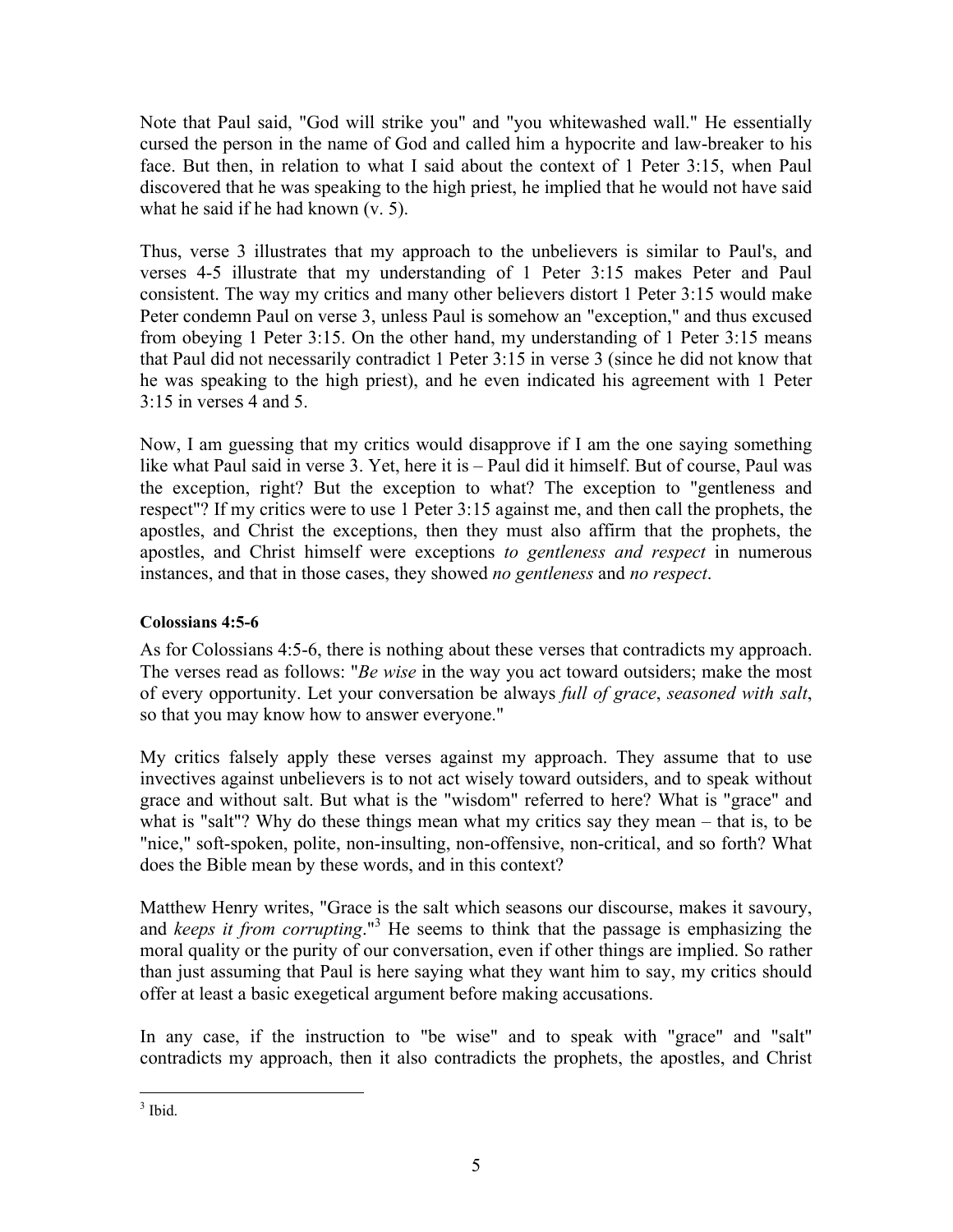himself. Of course, my critics will say that they were the exceptions. But the exceptions to what? The exceptions to "grace" and "salt"? The exceptions to "be wise"? So are they saying that Christ at times spoke with *no grace* and *no salt*? And are they calling Christ *stupid*, that at times he behaved foolishly toward outsiders? I demand that they look up to heaven and repeat this blasphemy to God's face before applying these verses against me.

In contrast, I dare not and wish not blaspheme. I affirm that Christ was consistently wise in his conduct and conversation, and that he always spoke with grace and salt, and that he always maintained an attitude that was pleasing to God. And I submit that my critics have imposed upon Scripture their own anti-biblical definitions of these words and concepts, and thus at least indirectly blasphemed Christ and directly slandered me.<sup>4</sup> For this, I charge them with sin and urge their repentance. I plead with them to stop defying the Word of God, and condemning those who follow it, but instead to adopt the biblical method and tone in proclaiming and defending the gospel against unbelievers.

#### **Morons and Feces**

 $\overline{a}$ 

As for "moron" and "feces," even these are biblical words. The word "moron" is derived from the Greek *moros*. Paul uses it in Romans 1:22. There it is translated "fools," but of course that means the same thing as "morons," and indeed could have been just as easily and correctly translated as such. As for "feces," Paul uses a word that is translated "dung" or "refuse" to refer to his former life as an unbeliever in Philippians 3:8. Thayer's Lexicon explains that the word can refer to "any refuse, as the excrement of animals." Both the meanings of these words and the contexts in which they appear agree with the way I use them against the unbelievers.

In addition, if "moron" and "feces" are so bad, why do we call unbelievers "sinners," and call them "sinful" or "wicked"? Even my critics use these words when preaching the gospel and when speaking to unbelievers. Do the biblical passages 1 Peter 3:15 and Colossians 4:5-6 suddenly cease to apply? Are my critics infallible exceptions too? How about the words "depravity" and "adultery"? Are these words full of "grace" and "salt"? How about telling someone that abortion is "murder"? Does that make someone feel all cozy from your "gentleness and respect"? Do you think that *these* words are not offensive to unbelievers? Do you think that *they* would prefer to be called "murderers" rather than "morons"?

Here we have come to the real issue – some Christians disagree with my use of invectives mainly because it offends *them*, and not because they are unbiblical (I have shown that they are biblical) or even because they offend the unbelievers (all biblical teachings offend unbelievers anyway). And these Christians are offended because their minds have not been taught and renewed in this area, so that their standards are still very much like those of the unbelievers; therefore, they are offended by the same things that offend the

<sup>&</sup>lt;sup>4</sup> These critics have also slandered the Reformers, who in the service of God and the Church, so faithfully and effectively employed invectives against unbelievers and heretics. Do you think that they were ignorant of 1 Peter 3:15 and Colossians 4:5-6? No, they did know about them, and wrote sermons and expositions on these verses. But unlike my critics, they also knew the contexts and the proper applications of these verses, and they also knew the rest of the Bible.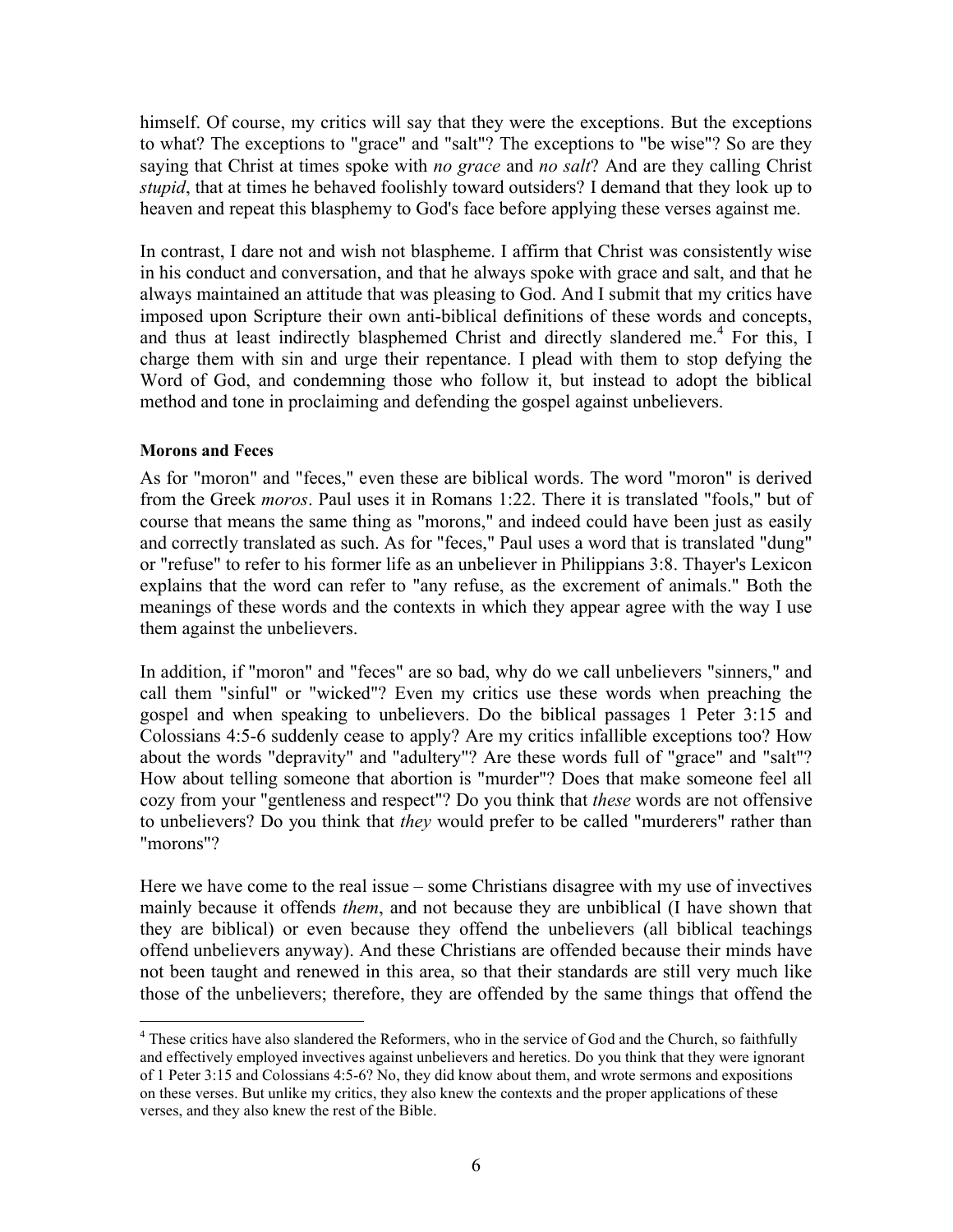unbelievers. Another possibility is that at least some of these critics are still unconverted themselves, and since their priority is still man's dignity and not God's glory, then of course they are offended.

Because my critics have impose their own definitions of these words on Scripture, they have created for themselves numerous theological problems and contradictions, and we have already mentioned their slanders and blasphemies. On the other hand, I have enough reverence for God to let the Scripture interpret itself; therefore, I affirm that using these *biblical* words (morons, feces, sinners, adulterers, murderers, etc.) in contexts similar to those in which they appear in Scripture is in complete accord with 1 Peter 3:15, Colossians 4:5-6, and all other related passages.

According to Scripture, unbelievers are nothing but spiritual and intellectual fecal matter. Otherwise, why in the world do you think they need to convert? Why do you think that they are helpless apart from God's sovereign grace?

#### **CONCLUSION**

Under biblically-approved conditions, we are permitted, and at times even duty-bound, to use biblical invectives against unbelievers and heretics. We do not call them "morons" or "feces" out of personal vindictiveness, but to proclaim what Scripture says about them, and to declare to them that they are not the rational and decent people that they imagine themselves to be.

A moron by any other name is still an idiot, and there is really no reason to use other words and expressions unless it is to hide our true meaning and to reduce the offensiveness of the biblical message. But what perverse reason is there to obscure biblical teachings? The truth is that the critics of this approach are poor interpreters of Scripture, compromisers with the world, and traitors to Christ and his cause. They defy that which Christ approved and practiced. I dare not and wish not defy my Lord, but I will crush his critics any day.

My critics select biblical passages containing words that *they think* agree with what they already consider as the right approach to apologetics (that is, non-offensive, socially polite discourse), rip them out of their original contexts, and try to bury me with them. Their teaching in this area is indeed very ingrained into the thinking of many believers, and it will take some deliberate effort for many to recover the biblical way of thinking and speaking. In a day when everything about Christianity is being diluted to nothing, I call upon all believers to recover the *proper* use of biblical invectives, and to learn how to integrate it into a faithful and effective system of biblical theology and apologetics.

I understand that my position on this issue is unpopular, but it is indeed biblical, and what is biblical is often unpopular. Although I am often criticized on this, I am not ashamed of biblical expressions and descriptions, and I will absolutely refuse to budge an inch on this issue. It is a believer's duty to carefully examine what he has been taught on this matter, and to reconsider the contexts of the verses traditionally used to oppose the invectives